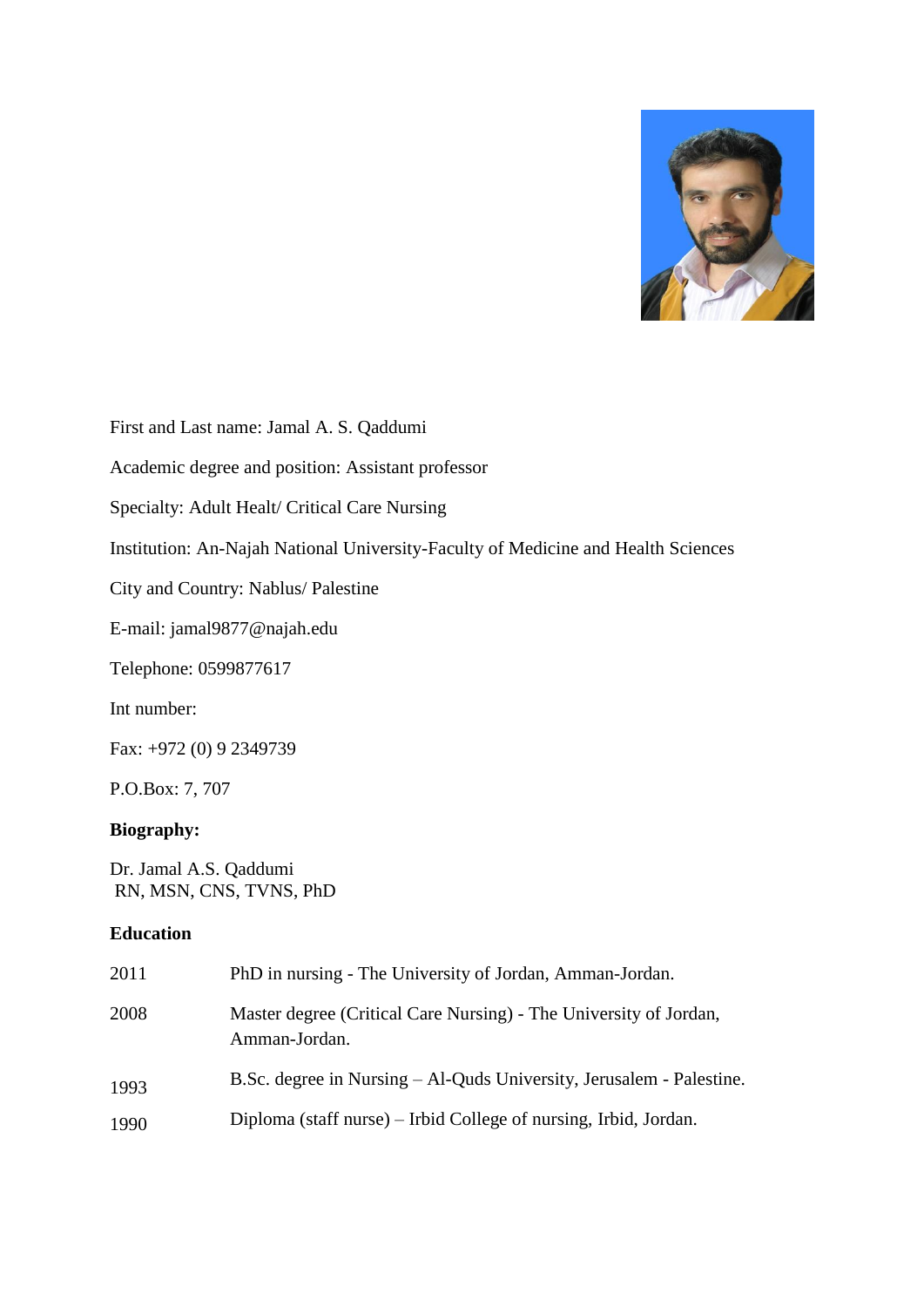# **Experiences**

| $2011 - now$                   | An-Najah National University                                  |
|--------------------------------|---------------------------------------------------------------|
| 2010-2011                      | Assistant prof                                                |
|                                | Abu Dhabi University (ADU), Abu Dhabi, UAE                    |
|                                | Lecturer                                                      |
|                                | Curriculum development committee member                       |
| $2006 - 2010$                  | AHA, ERC instructor                                           |
|                                | University of Jordan, Amman-Jordan                            |
| $2005 - 2006$<br>$2001 - 2004$ | Clinical instructor                                           |
|                                | An-Najah National University, Nablus-Palestine                |
|                                | Teaching and research assistant.                              |
| 1991 - 2001                    | Sheikh Zayed Hospital – Ramallah-Palestine                    |
|                                | Head nurse – Operation theatre.                               |
|                                | Governmental hospitals                                        |
|                                | Clinical instructor.                                          |
|                                | Quality committee member.                                     |
|                                | Supervisor.                                                   |
|                                | Head Nurse (Surgical ward).                                   |
|                                | Staff nurse: ED, ICU, CCU, Kidney unit, Medical, and Surgical |
|                                | department.                                                   |

## **Professional Membership**

- ECG Analysis & Interpretation.
- Wound Assessment and Management.
- Basic Life Support (ERC)
- Basic Life Support (AHA)
- $\bullet$  Immediate Life Support (ILS)
- Advance Cardiac Life Support (ACLS)
- Pain Assessment and Management
- Intra-Aortic Balloon Pump (IABP).
- Infection Control
- $-$  SPSS

# **Teaching courses:**

- Adult health nursing 1
- Adult health nursing 2
- Gerontology
- Health assessment
- Epidemiology
- Biostatistics
- Research
- Entomology